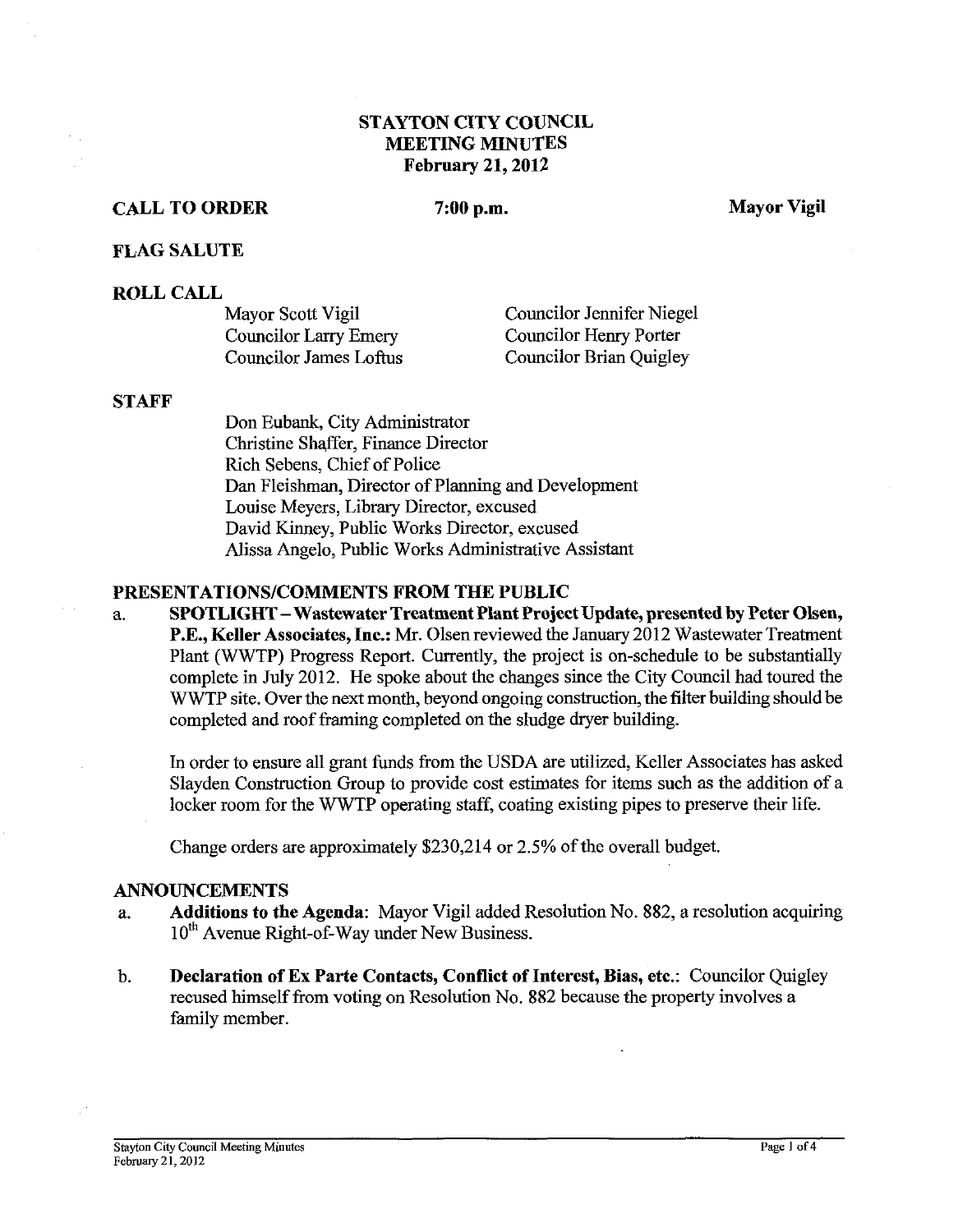## **CONSENT AGENDA**

## a. **City Council Meeting Minutes of February 6,2012**

**MOTION:** From Councilor Niegel, seconded by Councilor Quigley, to adopt the Consent Agenda. **Motion passed 3:O (Emery abstained; Loftus voted "PRESENT").** 

#### **PUBLIC HEARING** - **None**

#### **UNFINISHED BUSINESS**

#### **Ordinance No. 941 Adopting2010-2011 Oregon Legislature's Changes to ORS** & **State Agency Changes to OAR referenced in the SMC**

- a. **Staff Report:** Mr. Rhoten stated this is the third lime the Council has had an opportunity to review Ordinance No. 941. He indicated there were questions raised prior to the meeting, and Mr. Strickland will be responding them.
- b. **Council Deliberation:** Councilor Loftus shared his questions and concerns regarding various Chapters and sections of the changes to the ORS. Mr. Strickland responded to Councilor Loftus's questions and concerns.

Councilor Loftus encouraged the Council to not adopt this Ordinance, and he would like the Council to enter into a resolution stating they appreciate the sanctity of life.

#### c. **Council Decision:**

**MOTION:** From Councilor Emery, seconded by Councilor Niegel, to approve Ordinance No. 941, adopting 2010-2011 Oregon Legislature's Changes to ORS & State Agency Changes to OAR referenced in the SMC.

**Council Discussion:** Councilor Loftus requested that each Council member individually state whether or not they read and understand the document provided to them, or if they are going to delegate their authority to someone else.

Councilor Niegel called for the question, and Mayor Vigil asked Ms. Angelo to poll the Council.

#### **Motion passed 3:2 (Emery, Loftus)**

#### **NEW BUSINESS**

## **Resolution No. 882, a Resolution Acquiring 10<sup>th</sup> Avenue Right-of-Way**

- a. **Staff Report:** Mr. Kinney reviewed Resolution No. 882, which allows acquisition of rightof-way for the 10<sup>th</sup> Avenue Project.
- b. **Council Deliberation:** Councilor Loflus asked Mr. Kinney about the alignment of the intersection at  $10^{th}$  Avenue and E. Santiam Street. Mr. Kinney state  $10^{th}$  Avenue will shift slightly to the west.

Mayor Vigil asked if the home on the corner southeast corner of East Santiam will be affected at all; Mr. Kinney stated it would not and it will remain a right turn without stopping.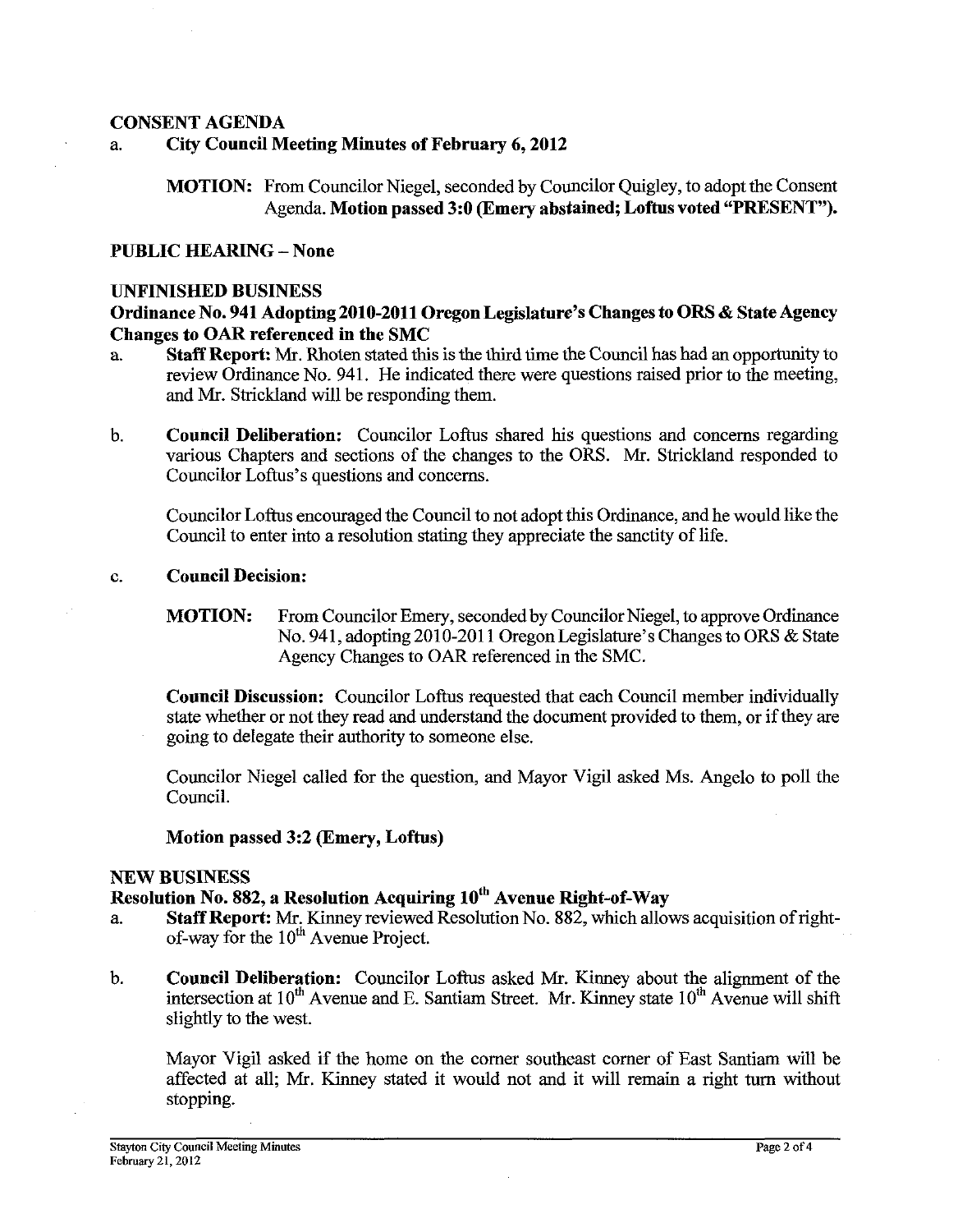#### c. **Council Decision:**

**MOTION:** From Councilor Loftus, seconded by Councilor Niegel, to approve Resolution No. 882, a Resolution acquiring  $10^{\text{th}}$  Avenue Right-of-Way. **Motion passed 4:O (Quigley abstained).** 

## **STAFFICOMMISSION REPORTS**

## **Finance Director** - **Christine Shaffer**

a. **Monthly Finance Department Report:** Ms. Shaffer reviewed the monthly operating report for Finance.

## **Police Chiefs Report** - **Rich Sebens**

a. **Monthly Crime Rate Comparison Statistical Sheets:** Chief Sebens briefly reviewed the January 2012 Statistical Report.

Chief Sebens explained the difference between a "fugitive" and a ''warrant'' as listed on the monthly report. This was in response to a question presented by Councilor Loftus at the last City Council meeting.

b. **State Homeland Security Grant:** Chief Sebens reviewed his informational report for the State Homeland Security Grant. The grant would fund the purchase of a generator for the Emergency Operations Center (EOC). This generator may also be used as a back-up generator for the wastewater lift stations. However, it will be the primary generator for the EOC.

Councilor Emery asked how a back-up generator at the 91 1 Center can be worn out as he saw the 91 1 Center was also applying for a generator through the same grant. Chief Sebens and Mr. Eubank explained the back-up generator was donated to the 911 Center by the City of Woodburn seven to eight years ago. At the time of donation, it had been in use for approximately 20 years prior.

## **Public Works Director's Report** - **Dave Kinney**

a. **January 2012 Monthly Operating Report:** Mr. Kinney briefly reviewed the Public Works Monthly Operating Report.

Councilor Emery asked if all meters will be replaced with radio read meters. Mr. Kinney stated yes.

Councilor Loftus asked if the high flows in January were anywhere close to the flows that happened during the 1996 floods. Mr. Kinney indicated during the 1996 flooding, recorded flows were 6.5 to 6.6 million. Councilor Loftus commended staff for the working to keep water out of citizens' homes.

## **Pool Manager's Report** - **Rehekah Meeks**

a. **January 2012 Monthly Operating Report:** Mayor Vigil asked if the Councilors had any questions for Ms. Meeks regarding the Pool report.